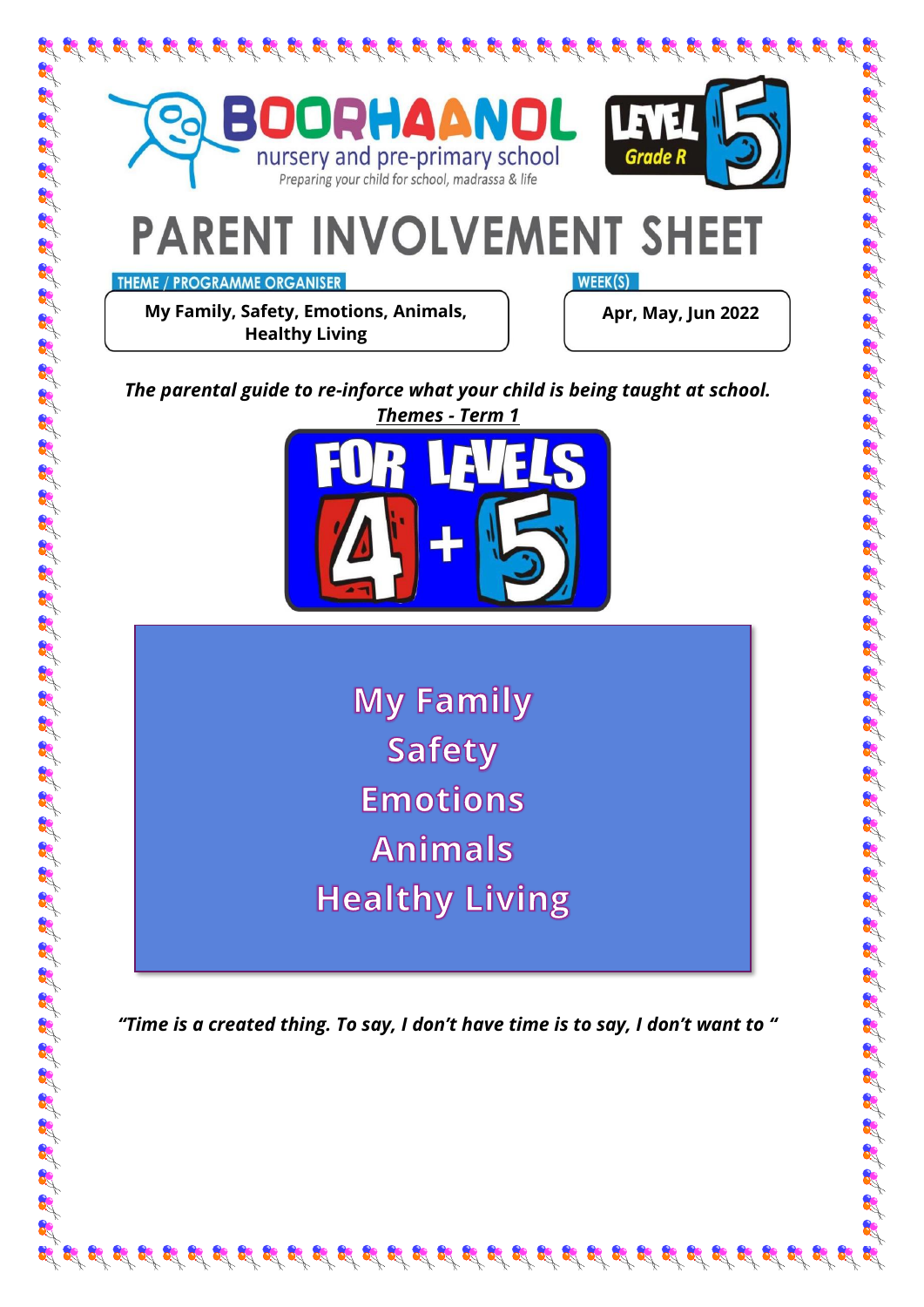

# *Do Everything in the name of Allah*

**Basmallah** *Bismillahir Ragmaanir Rageem*

In the name of Allah, the Most Gracious, the Most Merciful

#### *Basic Greeting*

It is very important to greet when entering a gathering or when meeting someone. The longer our greeting is , the more rewards we get, "Algamdullilaah"

#### *Assa Lamu Alaykum*

Gets you 10 rewards!

#### *Hadeeth*

#### *Sammil laaha wa koel bieyamieniekah*

Take the name of Allah, before you eat and eat with your right hand.

#### *Surah Faatigah*

Bismillahir Ragmaanir Rageem Alhamdu liellaahie rabbiel aalameen. Arrag maanier rageem. Maalieki yowmieddeen .Iyyaaka na'budu wa iyyaka nastaeen Ihdinas siraa tal mustaqeem. Siraatal latheena an amta alayhim. Ghyriel magh dubi alayhim wa ladaaaleen, Ameen

In the name of Allah, the Most Gracious, the Most Merciful. All praise is due to Allah, Lord of the worlds The Most Gracious, the Most Merciful. Master of the Day of Judgement. Thee alone do we worship, and Thee alone do we ask for help. Guide us on the straight path, the path of those who Thou has favoured. Not the path of those who earned Thy anger, nor of those who have gone astray. Ameen

 $\mathcal{L}^{2} \times \mathcal{L}^{3} \times \mathcal{L}^{4} \times \mathcal{L}^{4} \times \mathcal{L}^{5} \times \mathcal{L}^{5} \times \mathcal{L}^{6} \times \mathcal{L}^{7} \times \mathcal{L}^{8} \times \mathcal{L}^{8} \times \mathcal{L}^{8} \times \mathcal{L}^{1} \times \mathcal{L}^{1} \times \mathcal{L}^{1} \times \mathcal{L}^{1} \times \mathcal{L}^{1} \times \mathcal{L}^{1} \times \mathcal{L}^{1} \times \mathcal{L}^{1} \times \mathcal{L}^{1} \times$ 

#### *Duah before we eat*

## *Biesmiellah-hie wa allaah Baraka tiellaahie*

We eat in the name of Allah and with the blessings of Allah, we must not talk and eat we must respect Allah's food, Bismillah, Ameen

#### *Duah before we sleep*

*Allahuma biesmika amootu wa agyaa*

> Oh Allah, with your name do I die, and live.

*Duah when entering the toilet Allahuma inee a'oothoe bika mienal guboethie wal gabaa iethie mienish shaytaan nier rajiem*

Oh Allah, protect me from the male and the female Shaytaan, Ameen (We enter the toilet with our left foot)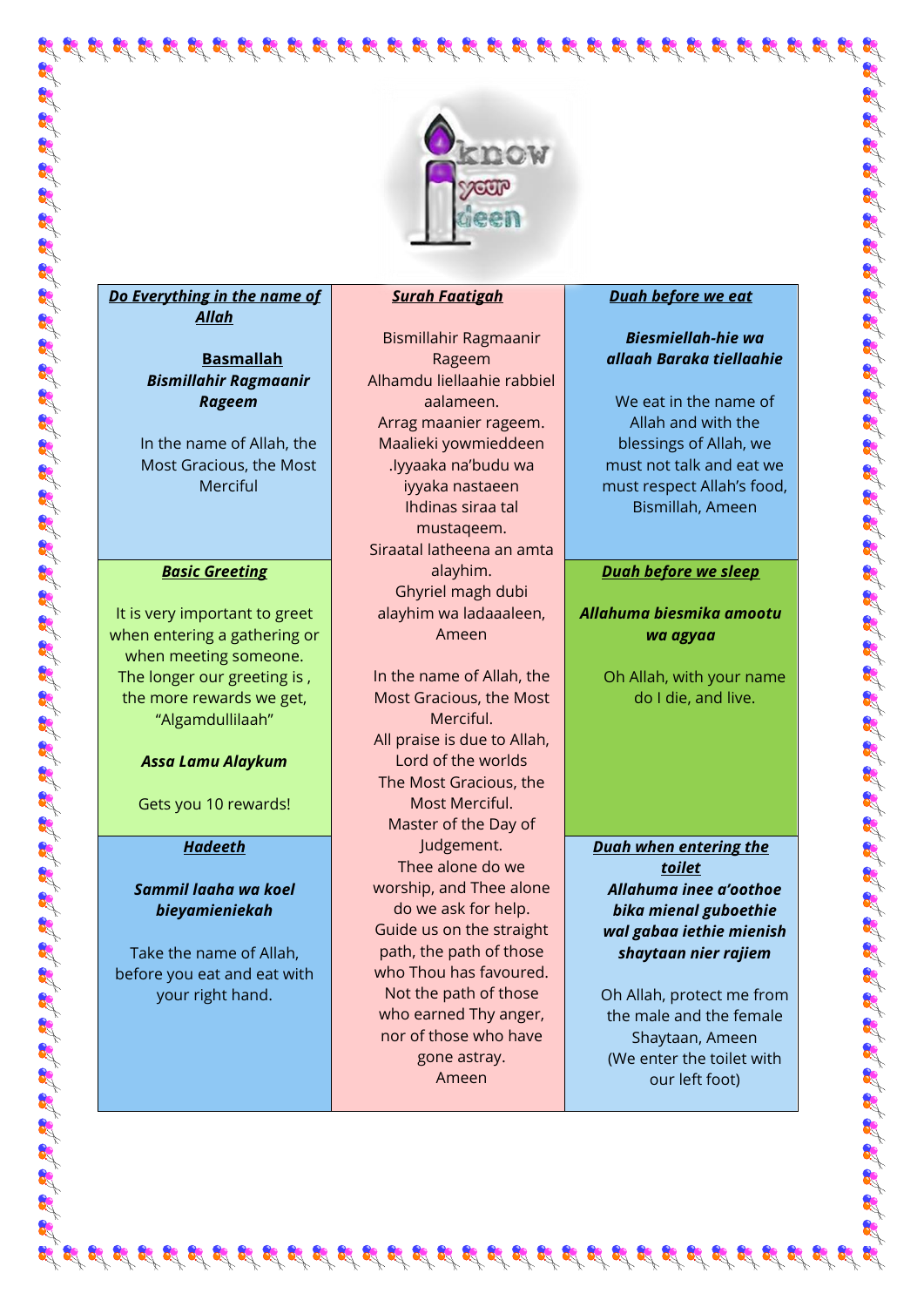# *THEMES TERM 2*



*Discussion Points* Who is in your family? Oldest, youngest in the family? Extended family members. What is a family tree?



*Discussion Points* We learn about being safe and around our home. We learn about safety in our environment. We learn about safety at school. We learn about bullying. We learn about Stranger Danger.



*Emotions (3 - 6 May)*

*Discussion Points* Emotions is what we feel. We speak about emotions, happy, sad, surprised, scared etc. We speak about what causes the different emotions we feel

*Animals ( 9 – 27 May)*



# *Discussion Points*

We speak about all the animals in the universe, e.g. pets, wild animals, farm animals, animals in the ocean, insects. We elaborate on the different kinds of pets; cats, dogs, budgies gold fish. We share what animals eat and drink We share where and when animals sleep

*Healthy Living ( 29 May – 10 June)*



# *Discussion Points*

Explain what healthy living encompasses. E.g. eating healthy foods, sleep/rest, feeling emotionally good, exercising and sport What foods and drinks are healthy? Point out what is not healthy. Share examples of sports we find and examples of exercises we can do such as walking and running. Explain the importance of sleep, e.g. allows our cells to grow while we sleep, so that we can

grow etc.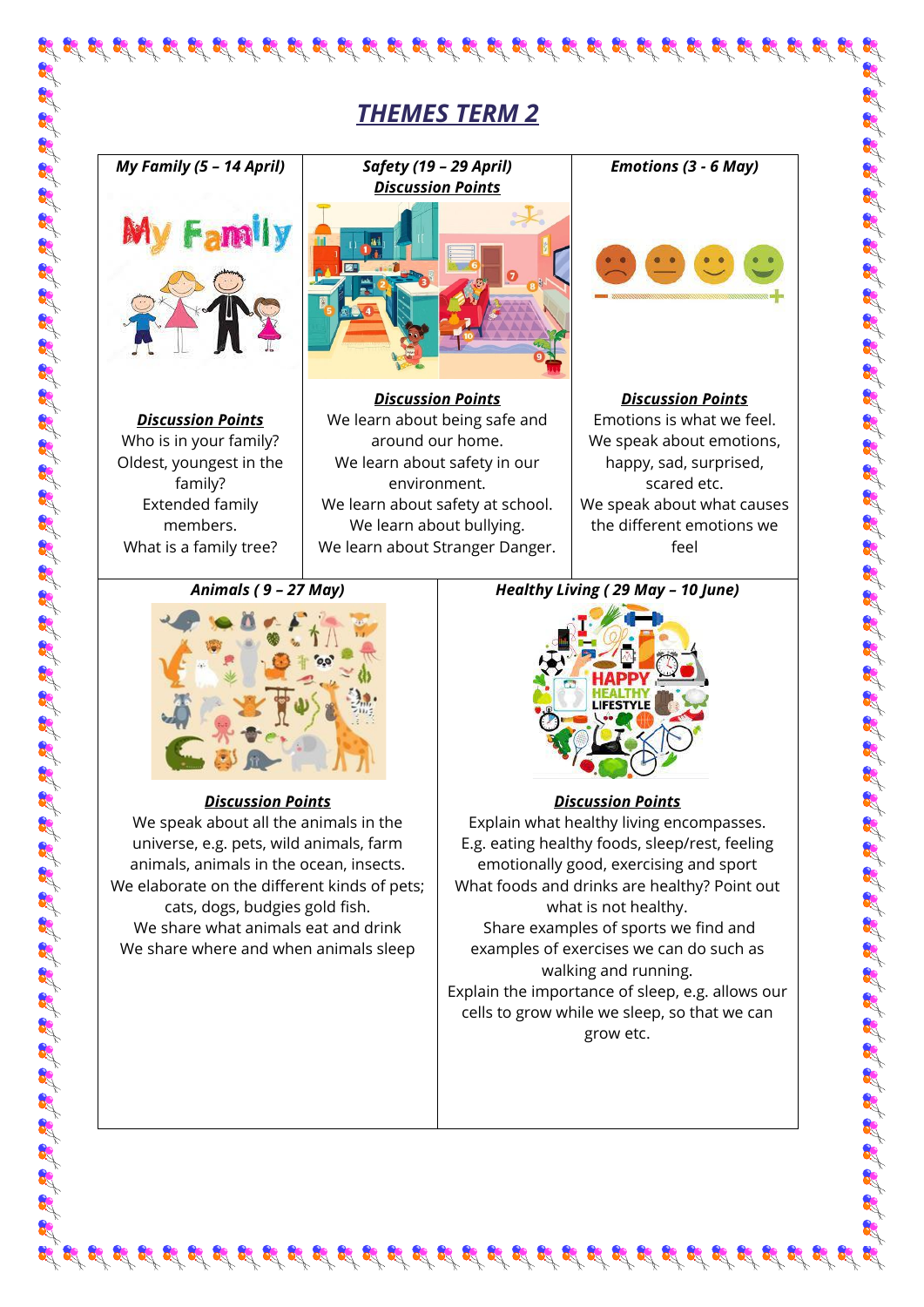

# *Mathematics*

*Eating*

- Oral counting 1 20
- Learning numbers and number concepts 4 and 5
- Learning to sequence numbers 1 5
- Counting objects 1 7
- Learning about South African coins
- Direction: Forwards and Backwards
- Position: next to, between, in front of , behind, on top
- Measuring and length e.g.: long, longer, longest; short, shorter , shortest
- Patterns: Copy and extend simple patters
- Creating and exploring patterns



Allow your little ones to eat on their own. There are many benefits to this for their fine

motor and life skills development

- *Language*
	- Sounds to be revised: *s, c, p*
	- Term 2 sounds to be introduced: *r, b, m*



• Read the following stories for your child ( Stories are all on YouTube)

- o The green dress
- o Ali and the paint
- o Spot goes to the shop

## *Fine Motor Development*

 $\mathcal{B}$  is the state of state state state state state state state state state

- Let you child crumple old papers, newspapers or magazine papers.
- Play Patty cake with your child